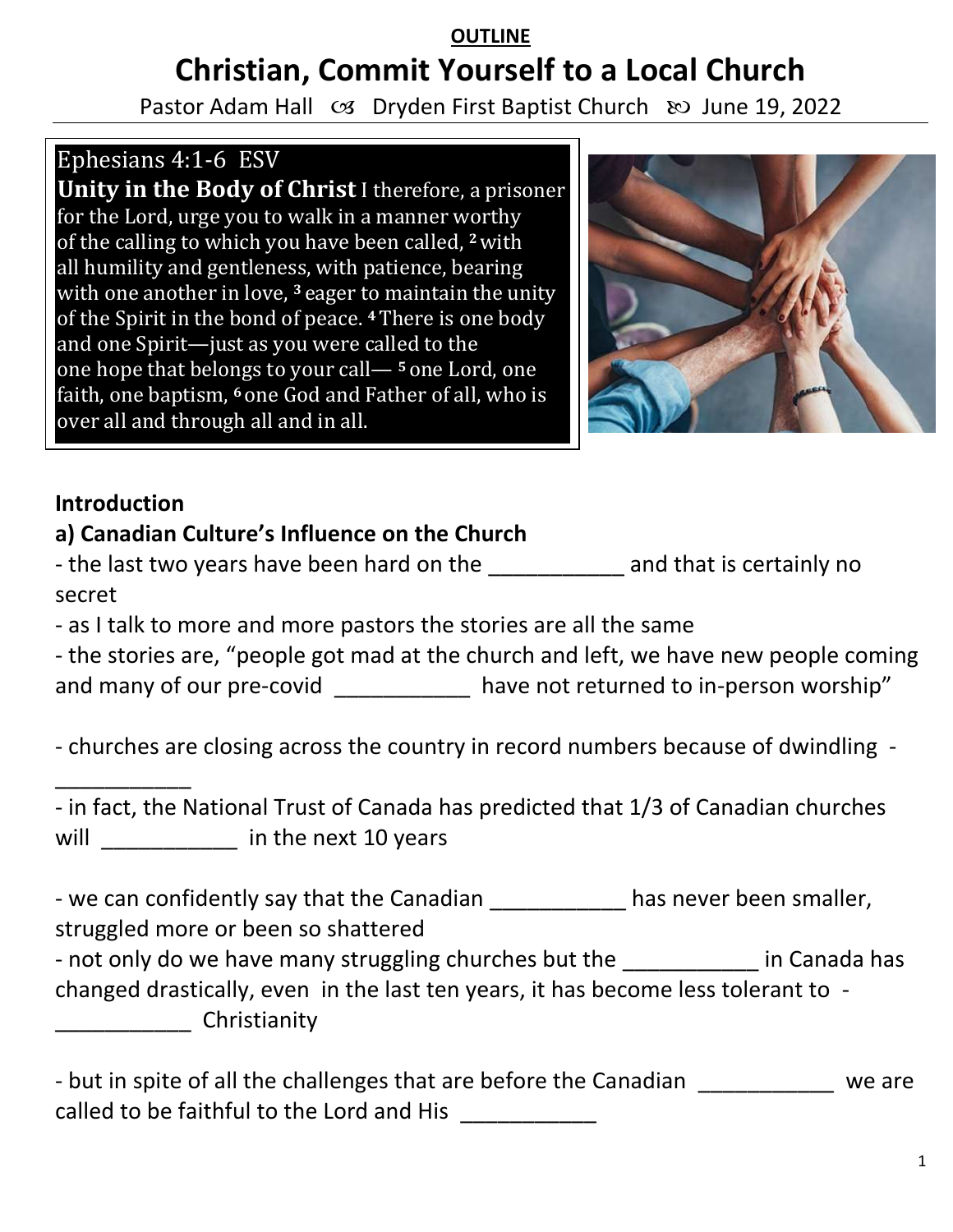- it has become increasingly \_\_\_\_\_\_\_\_\_\_\_\_\_\_ for us as followers of the Lord Jesus to know and \_\_\_\_\_\_\_\_\_\_\_ what the Lord Jesus demands of us as Christians - it is important for followers of Jesus to be \_\_\_\_\_\_\_\_\_\_\_\_\_ to a local church and be faithful \_\_\_\_\_\_\_\_\_\_\_\_ and supporters

|                                                      | - our Canadian culture has become very committed to important institutions like        |
|------------------------------------------------------|----------------------------------------------------------------------------------------|
| marriage and family, work and                        |                                                                                        |
|                                                      | - anybody who is trying to ______________ people see that it is hard enough just get a |
|                                                      | resume for someone who wants to work let alone find an employee that will -            |
| their heart out for their employer                   |                                                                                        |
| - attitudes of laziness and                          | of commitment have not only affected the                                               |
| work force, these                                    | things have impacted the church and not in a way                                       |
| that honours the Lord                                |                                                                                        |
|                                                      |                                                                                        |
| like many other issues in our lives, we need to take | tho world and put<br>$+ h \circ$                                                       |

- like many other issues in our lives, we need to take \_\_\_\_ the world and put \_\_the Lord Jesus Christ

- do not let the world negatively influence your to a local church

#### **b) Overview of the Book of Ephesians**

- Paul writes extensively in his letters about church

- an example of this is \_\_\_\_\_\_\_\_\_\_\_\_ in the books of 1 Corinthians and 2 Corinthians

- but another **that speaks clearly and directly about the Christian's** 

commitment to the church is the book of Ephesians

- Ephesians shows that we \_\_\_\_\_\_\_\_\_\_\_\_\_ to be in a local church to \_\_\_\_\_\_\_\_\_\_\_\_\_ out the \_\_\_\_\_\_\_\_\_\_\_ given in Ephesians 4

- the book of Ephesians was written by example who writes that "he is an apostle by the will of God"

- it was the plan and \_\_\_\_\_\_\_\_\_\_\_\_\_ of God to save Paul and to call him to service to Jesus Christ in \_\_\_\_\_\_\_\_\_\_\_ of the gospel of Jesus Christ

- this letter was written to the \_\_\_\_\_\_\_\_\_\_\_\_\_ that was at Ephesus

- other books were written to the church at Ephesus

| 1) Paul wrote the book of 1 Timothy to Timothy while he was | the. |
|-------------------------------------------------------------|------|
| church at Ephesus                                           |      |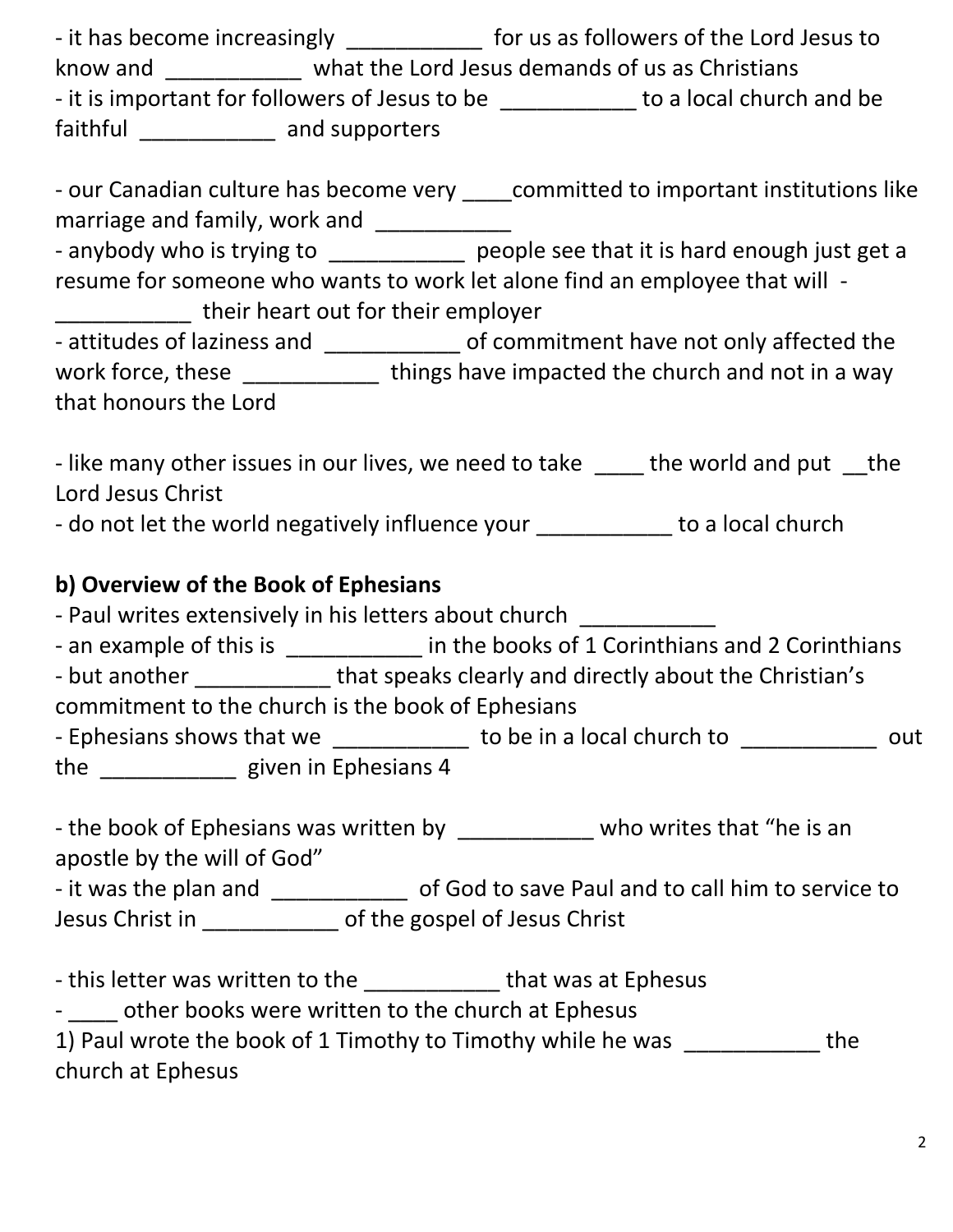| 2) the book of Revelation is an apocalyptic book that was written to                       |
|--------------------------------------------------------------------------------------------|
| churches and one of those churches was the church at Ephesus                               |
| - Paul likely started this _______________ as he preached the gospel in Ephesus in Acts 19 |
| - Paul stayed in Ephesus for three months and boldly proclaimed the _____________ of       |
| God (Acts 19:8)                                                                            |
| - Paul's ______________ did create a ruckus in the city of Ephesus                         |
| - because of the preaching of Jesus there was a ____________ in Ephesus because            |
| people were _______________that individuals would be worshipping Jesus and not Diana       |
| of the Ephesians                                                                           |
| -in Acts 20:1 Paul leaves Ephesus only later to _____________ one more time to             |
| encourage the Ephesian Elders (Acts 20:17-38)                                              |
|                                                                                            |
| - the church at Ephesus was made up of both ______________ and Gentiles and we know        |
| this because of Ephesians 2:11-22, where Paul ______________ that Jews and Gentiles        |
| are made one in Jesus Christ                                                               |
|                                                                                            |
| - Paul wrote this book to ______________the Ephesians of the wonderful grace that          |
| they have experienced in Jesus Christ                                                      |
| - Paul wrote this book to ____________ the dangerous disunity between Jews and             |
| Gentiles in this congregation                                                              |
| - Paul wrote this book so that they would ____________ in holiness                         |
|                                                                                            |
| - the structure of the book of Ephesians is very _____________                             |
| - chapters 1-3 focus upon the ______________ and salvation found in Jesus Christ with      |
| some _______________ for the Ephesians                                                     |
| - chapters 4-6 focus upon Christian living in _____________ of the grace of Jesus Christ   |
|                                                                                            |
| <b>Brief Outline:</b>                                                                      |

**1) (4:1-3) Unity in the Lord 2) (4:4-6) 7 Reasons for Unity** 

### **1) (4:1-3) Unity in the Lord**

### **a) the word "therefore"**

(4:1) I therefore, a prisoner for the Lord, \_\_\_\_\_\_\_\_\_\_\_\_\_\_\_ you to walk in a manner worthy of the calling to which you have been called,

- the word "\_\_\_\_\_\_\_\_\_\_\_\_\_\_" is very important in Ephesians 4:1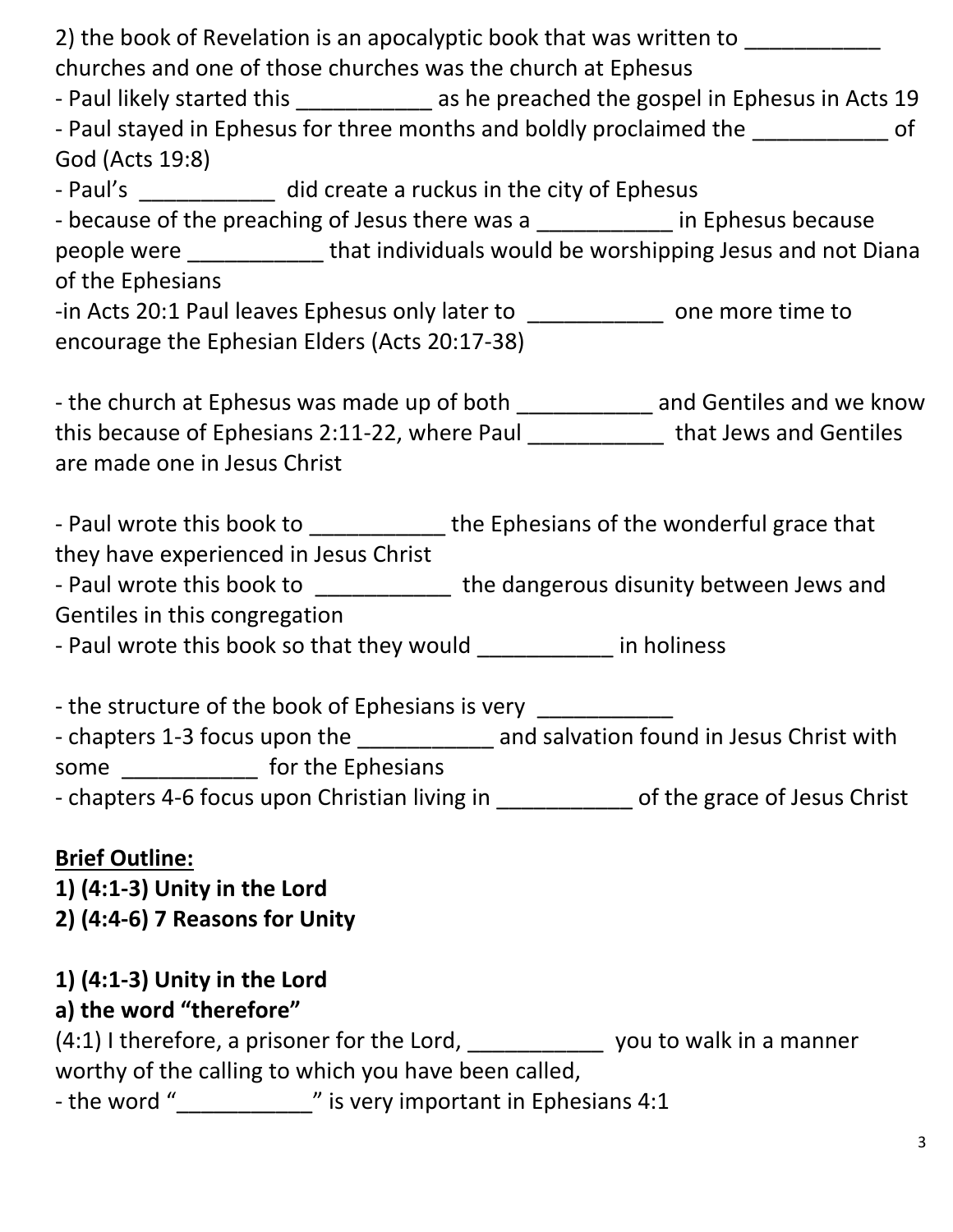- thus we must ask what the "therefore" is \_\_\_\_\_\_\_\_\_\_\_\_\_ for!

- Paul is the Ephesians of the wonderful grace of God that he has already talked about in the first three

#### **b) Triune God: Father, Son and Holy Spirit**

- in Ephesians 1:3-14 we see the \_\_\_\_\_\_\_\_\_\_\_\_\_\_\_ of our Triune God on full display

- we see the grace of God the Father, \_\_\_\_\_\_\_\_\_\_\_\_\_ and Holy Spirit in this passage

- in 1:3-5 God the Father, has \_\_\_\_\_\_\_\_\_\_\_\_\_\_\_ His people so that they might enjoy and experience His grace

- in 1:6-11 Jesus, God the Son, has brought about redemption and \_\_\_\_\_\_\_\_\_\_\_\_\_ of sins

- in 1:13-14 the Holy Spirit the believer so that we can obtain the inheritance of eternal life

### **c) But God Because of Grace**

- in Ephesians 2:1-10 Paul \_\_\_\_\_\_\_\_\_\_\_\_\_ about the wonderful grace of God

- in 2:1-3 we see our \_\_\_\_\_\_\_\_\_\_\_\_\_\_ condition; that we are dead in sin and under the of God because of our sin

- in 2:4 we read "But God"

- these two words change the \_\_\_\_\_\_\_\_\_\_\_\_\_ of humanity; we are dead in sin but God in His grace saves sinners who are made \_\_\_\_\_\_\_\_\_\_\_ with God through Jesus Christ as we receive these **blessings through faith in Christ** 

- \_\_\_\_\_\_\_\_\_\_\_\_\_ of the grace of God given to them, because they have been given life or regenerated by Jesus Christ then they are to \_\_\_\_\_\_\_\_\_\_\_\_ in a way that is -\_\_\_\_\_\_\_\_\_\_\_ of the Lord

### **d) Walk in a Manner Worthy of the Lord – Be Obedient**

- we also need to note that in Ephesians 1-3 Paul only gives one command but in Ephesians 4-6 Paul gives almost \_\_\_\_\_\_\_\_\_\_\_ commands - so Ephesians 4-6 focuses upon the \_\_\_\_\_\_\_\_\_\_\_\_\_ life that is to be lived out in light of the work of Christ in the \_\_\_\_\_\_\_\_\_\_\_ of sinners

- Paul addresses the Ephesians as a \_\_\_\_\_\_\_\_\_\_\_\_ for the Lord; which describes Paul as being a prisoner for Jesus Christ

- Paul is in prison for preaching the gospel and it is thought that Paul is writing this letter from prison in \_\_\_\_\_\_\_\_\_\_\_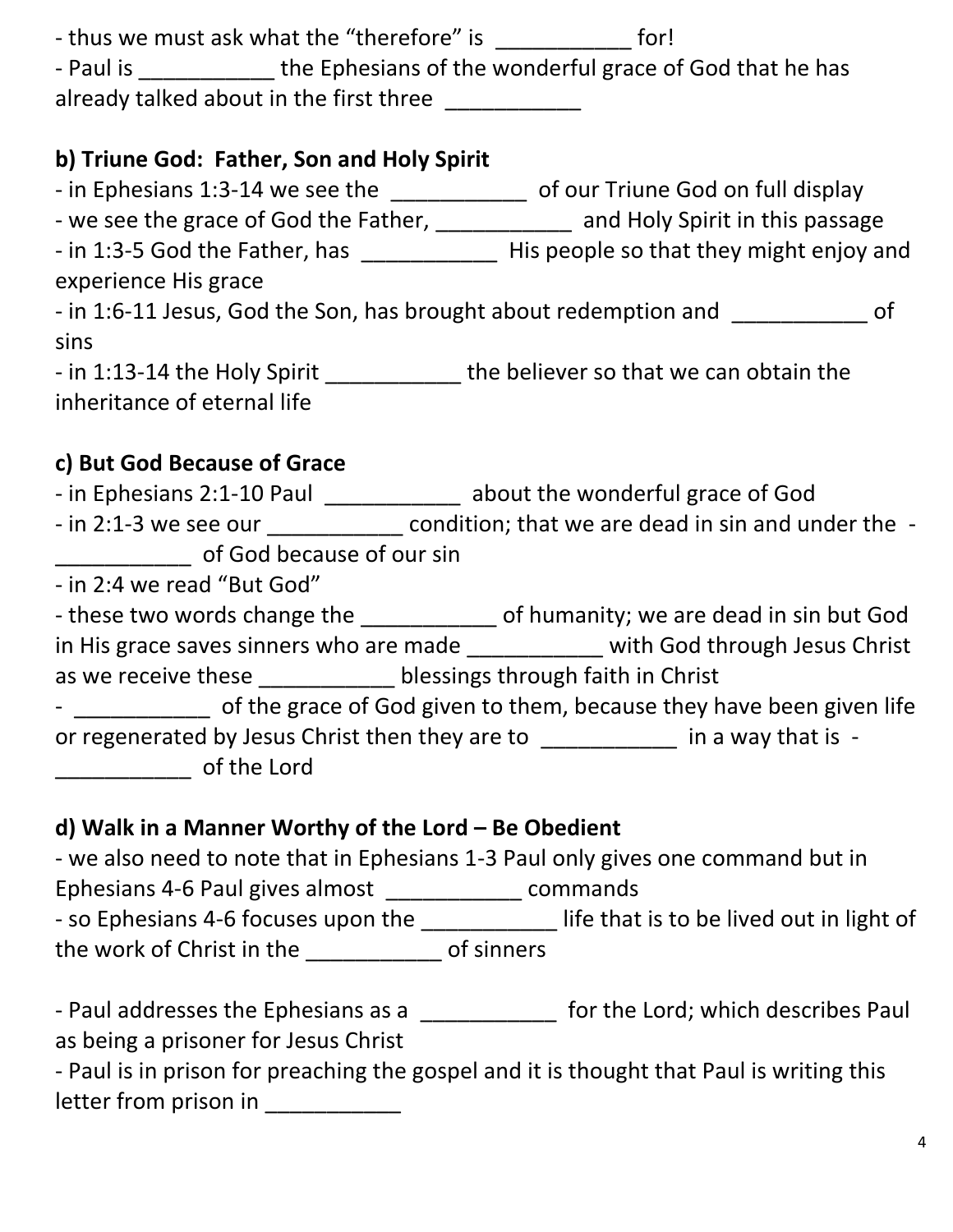- Paul "urges" them to walk in a manner worthy of the Lord

- the word "\_\_\_\_\_\_\_\_\_\_\_\_\_\_" has the meaning of exhortation or appealing

- Paul, because of the grace of God, is appealing to this congregation to live a - \_\_\_\_\_\_\_\_\_\_\_ life

- Paul has similar exhortations in his \_\_\_\_\_\_\_\_\_\_\_\_\_ letters - in Romans, after Paul explains \_\_\_\_\_\_\_\_\_\_\_ depravity, the good news of Jesus, the life in the Holy Spirit and the role of Israel, he then goes onto these Christians to be obedient Romans 12:1 I \_\_\_\_\_\_\_\_\_\_\_\_ to you therefore, brothers, by the mercies of God, to

present your bodies as a living sacrifice, holy and acceptable to God, which is your - \_\_\_\_\_\_\_\_\_\_\_ worship.

### **i) You have been called**

\_\_\_\_\_\_\_\_\_\_\_"

- Paul makes reference in Ephesians 4:1 to the "calling to which you have been -

- the calling of the Christian is an amazing \_\_\_\_\_\_\_\_\_

- let us look at a few aspects of the \_\_\_\_\_\_\_\_\_\_\_\_\_ of being called by God in the book of Ephesians

### **ii) You have been blessed**

- 1:3 the Christian is \_\_\_\_\_\_\_\_\_\_\_\_\_ in Christ with every spiritual blessings

- 1:4 the Christian is chosen as holy and \_\_\_\_\_\_\_\_\_\_\_\_\_ before the Lord

- 1:5 the Christian has been predestined to be each into the family of God

- 1:7 the Christian has \_\_\_\_\_\_\_\_\_\_\_\_\_ the riches of the grace of God through Jesus Christ

- 2:4-5 the Christian experiences the rich love of God, the great of God so that they can belong to God through Jesus Christ

### **i) You have been saved from wrath**

- all humans apart from the grace of God are children of

- this means that we deserve the wrath of God for our

- but because of Christ we \_\_\_\_\_\_\_\_\_\_\_\_\_ from death and judgment to peace with God and \_\_\_\_\_\_\_\_\_\_\_\_\_\_ life in Christ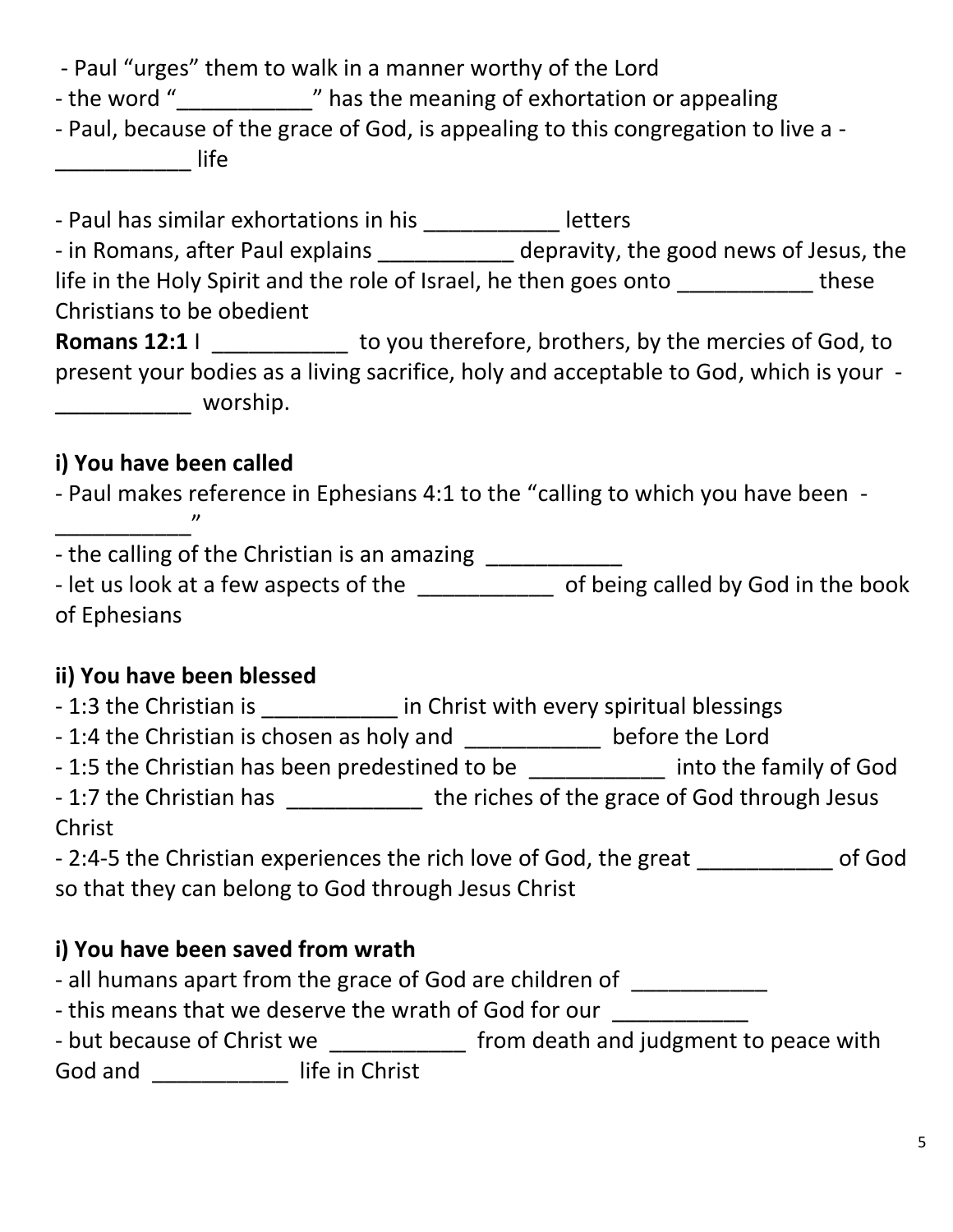#### **e) Therefore Live in a Way that Honours the Lord**

| - because of these wonderful blessings and God's                    |             | to us through Christ, |     |
|---------------------------------------------------------------------|-------------|-----------------------|-----|
| we ought to live in a way that is                                   | to the Lord |                       |     |
| - if Jesus Christ has saved us then we must live in such a way that |             |                       | the |
| Lord                                                                |             |                       |     |

- if we do **Lacelly is a way that honours the Lord and brings glory to the** Lord then we should truly \_\_\_\_\_\_\_\_\_ if we have experienced this great grace of Christ

- Paul gives us 5 aspects of how we are to \_\_\_\_\_\_\_\_\_\_\_ with regards to the Lord - we are given clear commands on \_\_\_\_\_\_\_\_\_\_\_\_\_ a life worthy of the Lord

#### **f) 5 Aspects on Living a Life Worthy of the Lord**

|                                                                                                                | (4:2) with all humility and gentleness, with patience, bearing with one another in love, |             |
|----------------------------------------------------------------------------------------------------------------|------------------------------------------------------------------------------------------|-------------|
| 1) humility                                                                                                    |                                                                                          |             |
| - this is the                                                                                                  | of not being overly impressed with yourself                                              |             |
|                                                                                                                | - a humble person is not walking around "tooting their own horn" at what they have       |             |
| done or how and the state of the state of the state of the state of the state of the state of the state of the | they are                                                                                 |             |
|                                                                                                                | - we see this same attitude with the Lord Jesus because He                               | Himself and |
| went to the Cross to die for sinners                                                                           |                                                                                          |             |
|                                                                                                                |                                                                                          |             |

2) gentleness

- gentleness is very \_\_\_\_\_\_\_\_\_\_\_ to humility
- it is the avoidance of \_\_\_\_\_\_\_\_\_\_\_\_\_\_\_\_-importance
- this is the attitude of not thinking that "you are all that"
- it is being courteous and \_\_\_\_\_\_\_\_\_\_\_ towards others

3) patience

- this is a kind forbearance being people

- this is the **that God shows us and that leads us to repentance** 

**Romans 2:4** Or do you presume on the riches of his \_\_\_\_\_\_\_\_\_\_\_ and forbearance

and patience, not knowing that God's kindness is meant to lead you to repentance?

4) bearing with one another in love

- this has the idea of \_\_\_\_\_\_\_\_\_\_\_\_\_\_ up with people

- this is very \_\_\_\_\_\_\_\_\_\_\_\_ to patience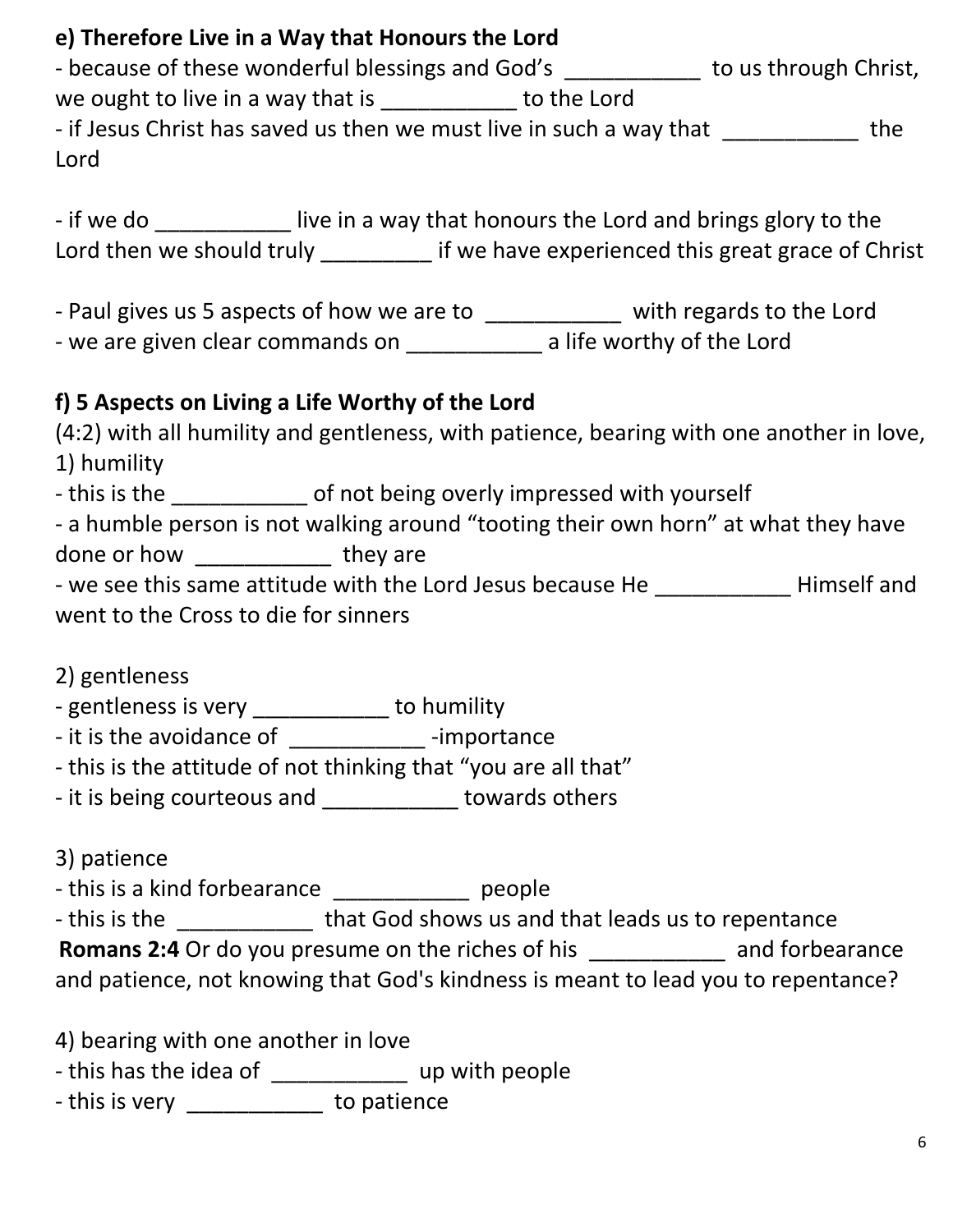- but this tolerance is to be done in

(4:3) eager to maintain the \_\_\_\_\_\_\_\_\_\_\_\_\_\_ of the Spirit in the bond of peace.

5) eager to maintain \_\_\_\_\_\_\_\_\_\_\_ and peace

- I talked to a pastor this week that has been \_\_\_\_\_\_\_\_\_\_\_\_ out by covid

- he has had a hard two \_\_\_\_\_\_\_\_\_\_\_\_\_

- he said that people who \_\_\_\_\_\_\_\_\_\_\_ with his covid response started to question even his salvation

- you might think that such a pastor denied the resurrection of Jesus or the virgin birth

- this pastor is one of the most \_\_\_\_\_\_\_\_\_\_\_, biblically focused pastors in all of Southern Ontario

- but he was dealing with people who were not eager to maintain unity and

- we, as believers, can create disunity and friction in church when we walk in pride

- we can create divisions in church when we \_\_\_\_\_\_\_\_\_\_\_\_ about patience and get short fused

- we can create schisms in church when we forget about the \_\_\_\_\_\_\_\_\_\_\_\_ of Christ given to us and \_\_\_\_\_\_\_\_\_\_\_\_ to show that love to others

- Paul this church, that had many divisions, to be and to have peace with one another

- the Ephesian church had many troubles with as we see in chapter 2

- the Jews and the Gentiles were not getting along and this created serious decription in the church

**Ephesians 2:11-18** Therefore remember that at one time you Gentiles in the flesh, called "the uncircumcision" by what is called the circumcision, which is made in the flesh by hands-- <sup>12</sup> remember that you were at that time separated from Christ, alienated from the commonwealth of Israel and strangers to the covenants of promise, having no hope and without God in the world.  $^{13}$  But now in Christ Jesus you who once were far off have been brought  $\frac{1}{2}$  \_\_\_\_\_\_\_\_\_\_\_\_ by the blood of Christ.  $^{14}$  For he himself is our peace, who has made us both one and has broken down in his flesh the dividing wall of hostility  $15$  by abolishing the law of commandments expressed in ordinances, that he might create in himself one new man in place of the two, so making peace,  $^{16}$  and might reconcile us both to God in one body through the cross, thereby killing the hostility.<sup>17</sup> And he came and preached peace to you who were far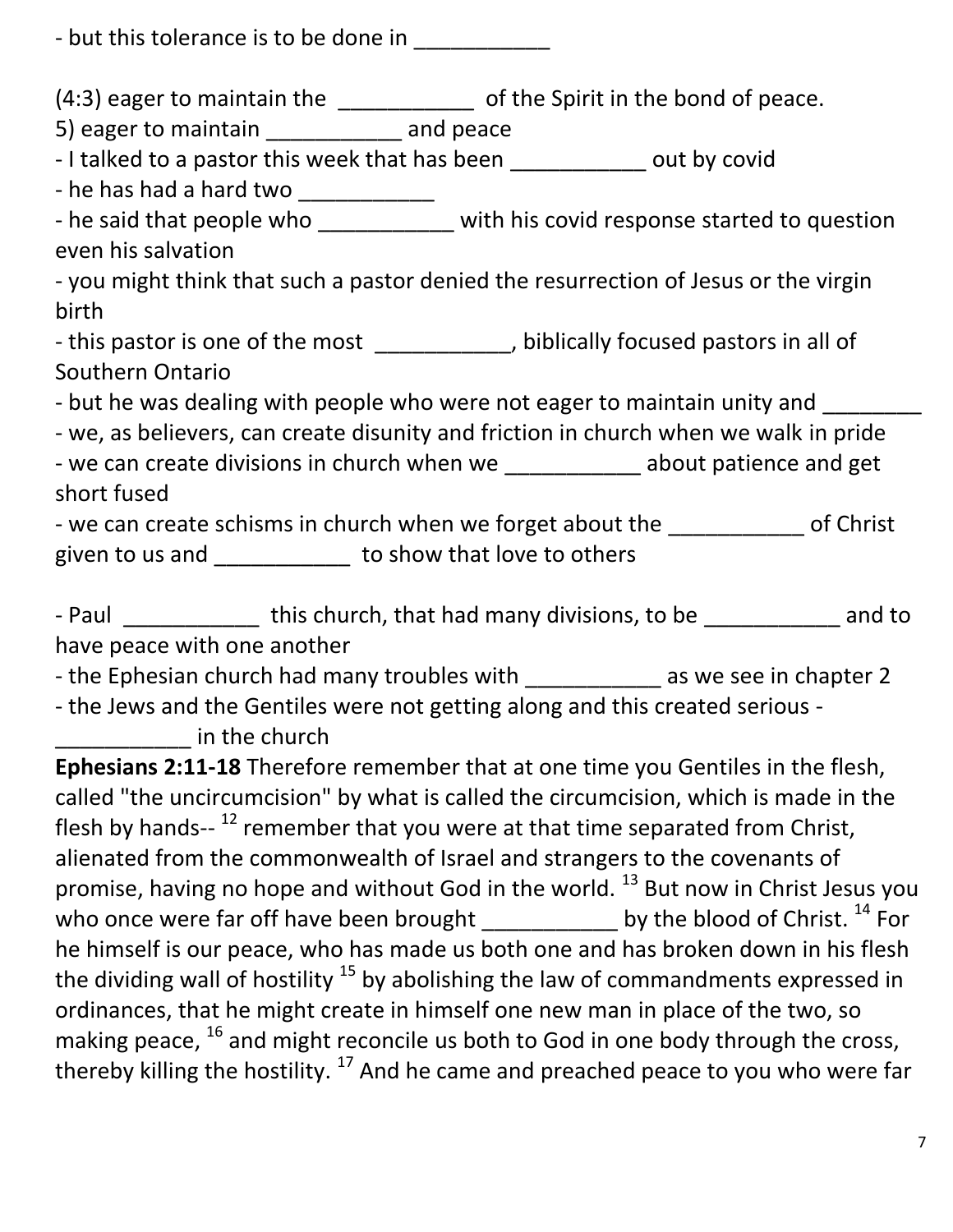off and  $\frac{1}{\sqrt{1-\frac{1}{n}}}$  to those who were near. <sup>18</sup> For through him we both have access in one Spirit to the Father.

- sometimes, we as believers walk in \_\_\_\_\_\_\_\_\_\_\_\_, arrogance, selfishness and greed and we forget that the command to walk in \_\_\_\_\_\_\_\_\_\_\_\_ within the church is just as important as the other commands in the

### **2) (4:4-6) 7 Reasons for Unity**

### **a) the Word "One" and the Trinity**

| - here Paul gives us 7                                                | for unity in Jesus Christ             |        |
|-----------------------------------------------------------------------|---------------------------------------|--------|
| - do you notice that the word "                                       | " is used 7 times in Ephesians 4:4-6? |        |
| - it is thought that Paul is explaining a "baptism confession" in the |                                       | church |

- this means that if you were going to the early church you would need

to \_\_\_\_\_\_\_\_\_\_\_ that you believed in these 7 truths of the Christian faith

| - it is also important to notice that this confession of | found in Ephesians |
|----------------------------------------------------------|--------------------|
| 4:4-6 is Trinitarian                                     |                    |

- the \_\_\_\_\_\_\_\_\_\_\_\_\_, Son and the Holy Spirit are all highlighted

#### **b) 7 Reasons For Unity**

| $(4:4)$ There is                         | body and | Spirit-- just as you were called to |
|------------------------------------------|----------|-------------------------------------|
| the one hope that belongs to your call-- |          |                                     |

1) One body

- there is only one \_\_\_\_\_\_\_\_\_\_\_\_\_\_ of Christ

- there is only \_\_\_\_\_\_\_\_\_\_\_\_\_\_ people of God

- there are not multiple ways to God or to belong to the \_\_\_\_\_\_\_\_\_\_\_\_\_\_ of God

- there is only one people of God and to belong to God you \_\_\_\_\_\_\_\_\_\_\_\_ belong to Jesus Christ

- when you are saved then you experience the grace of God through Jesus Christ and then belong to God and His \_\_\_\_\_\_\_\_\_\_\_\_\_

- therefore because of the \_\_\_\_\_\_\_\_\_\_\_\_\_ of God we are one and we do to

live in unity as a unified body of believers in Jesus Christ

- this is imperative because the \_\_\_\_\_\_\_\_\_\_\_\_ is that Christians are truly \_\_\_\_\_\_\_\_\_\_ in Christ already

2) One Holy Spirit

- the Holy Spirit is the \_\_\_\_\_\_\_\_\_\_\_\_\_ person of the Holy Trinity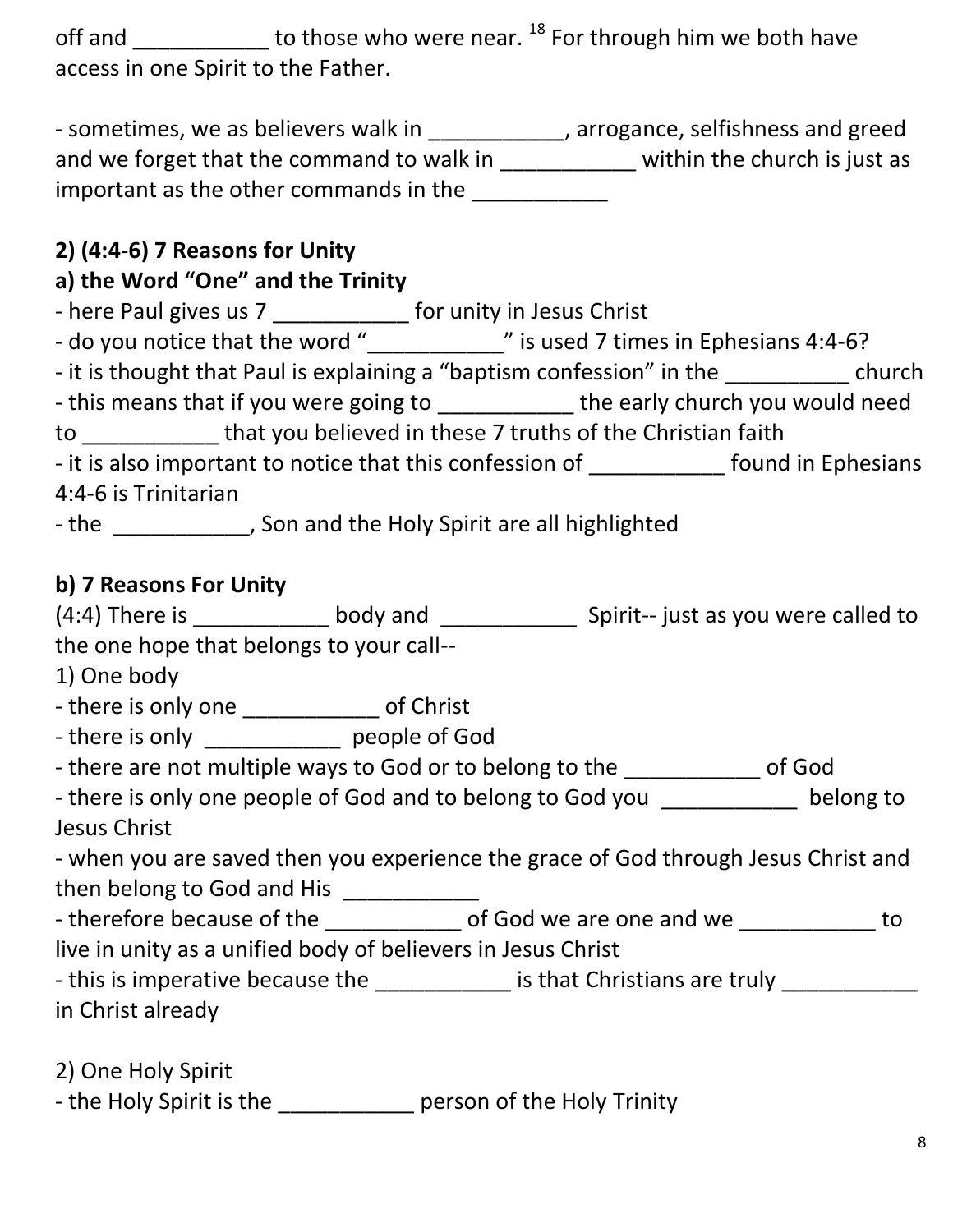|                                   | - the Holy Spirit is God as we see in Acts 5:3-4 when Peter _____________ that the Holy       |  |
|-----------------------------------|-----------------------------------------------------------------------------------------------|--|
| Spirit is ___________             |                                                                                               |  |
|                                   | - the Holy Spirit was sent from the Father and the Son to teach people about Jesus            |  |
| through the ______________ of God |                                                                                               |  |
|                                   | - the Holy Spirit's main role is to ______________ Jesus Christ                               |  |
|                                   | - if you _______________ the Holy Spirit as God, you reject the Christian faith!              |  |
|                                   |                                                                                               |  |
| 3) One Hope                       |                                                                                               |  |
|                                   | - there is a wonderful ________________ stored up for the Christian in heaven                 |  |
|                                   | - this is because of the resurrection of Jesus Christ after ______ death upon the cross       |  |
|                                   | - because of Jesus and His resurrection we have the blessed hope of the _________             |  |
| of Christ                         |                                                                                               |  |
|                                   | - Jesus will come back again and take those who are _____________ for His coming to           |  |
| be with Him forever               |                                                                                               |  |
|                                   | (4:5) one Lord, one faith, one baptism,                                                       |  |
| 4) One Lord                       |                                                                                               |  |
|                                   |                                                                                               |  |
|                                   | - only can come to God through Jesus Christ and experience ______________life                 |  |
|                                   |                                                                                               |  |
| 5) One Faith                      |                                                                                               |  |
|                                   | - there are not _______________ saviours there is only _________________ Saviour Jesus Christ |  |
|                                   | - we experience salvation through faith in Jesus Christ _____________                         |  |
|                                   | - here we have justification by ___________ being highlighted in an early church              |  |
| confession                        |                                                                                               |  |
|                                   |                                                                                               |  |
| 6) One Baptism                    |                                                                                               |  |
|                                   | - when Jesus saves us, as an _____________ of obedience, we are to be baptized so that        |  |
|                                   | we can outwardly show in baptism what the Lord Jesus has ______________ for us                |  |
|                                   | - we go under the water to show that we were ___________ in sin then we are raised            |  |
|                                   | up to show that Christ Jesus has given us _____________ life                                  |  |
|                                   | (4:6) one God and Father of all, who is over all and through all and in all.                  |  |
| 7) One God                        |                                                                                               |  |
|                                   |                                                                                               |  |
|                                   | - Paul _______________ this truth to Timothy in 1 Timothy                                     |  |
|                                   |                                                                                               |  |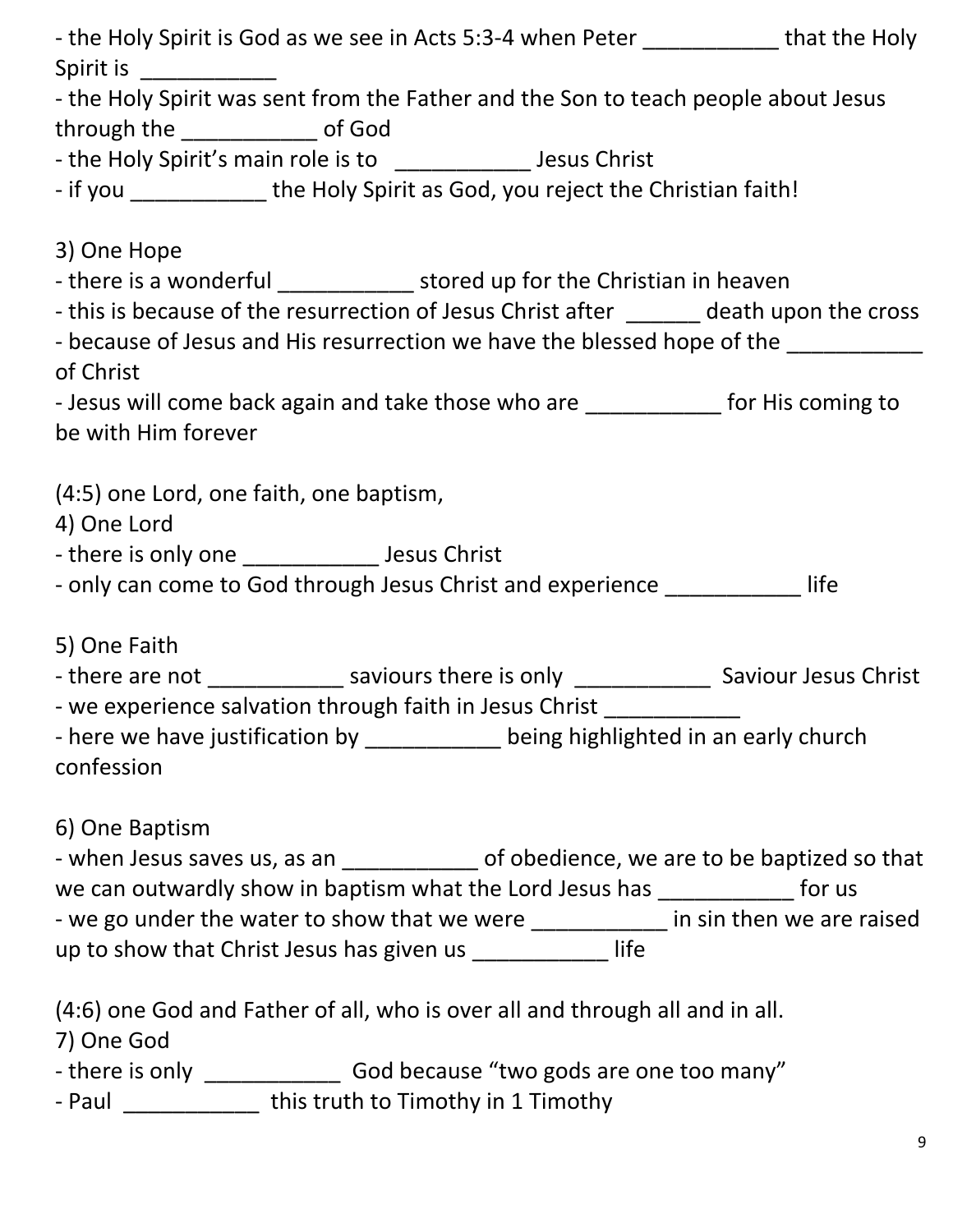| <b>1 Timothy 2:5</b> For there is one God, and there is one mediator | God and |
|----------------------------------------------------------------------|---------|
| men, the man Christ Jesus,                                           |         |

#### **Application**

#### **1) The Blessing of the Father, Son and Holy Spirit**

- not only do we see the \_\_\_\_\_\_\_\_\_\_\_\_\_ of the knowing the Lord in this passage Ephesians 4:1-6, we see the blessing of knowing the Lord in the \_\_\_\_\_\_\_\_\_\_\_\_\_\_\_\_\_ of the book of Ephesians - the calling of the Lord is a huge \_\_\_\_\_\_\_\_\_\_\_\_ in this section Ephesians 4:1-6 **Ephesians 4:1** I therefore, a \_\_\_\_\_\_\_\_\_\_\_\_\_\_ for the Lord, urge you to walk in a manner worthy of the calling to which you have been called, **Ephesians 4:4** There is one \_\_\_\_\_\_\_\_\_\_\_ and one Spirit-- just as you were called to the one hope that belongs to your call--

- \_\_\_\_\_\_\_\_\_\_\_ the Lord that He calls us not because of anything we ever did or ever could do, but we are called by God simply by \_\_\_\_\_\_\_\_\_\_\_\_ - hear what the Lord says to Israel about the \_\_\_\_\_\_\_\_\_\_\_\_\_ of belonging to the Lord by

grace

**Deuteronomy 7:7-8** It was not because you were more in number than any other people that the LORD set his \_\_\_\_\_\_\_\_\_\_\_ on you and chose you, for you were the fewest of all peoples, <sup>8</sup> but it is because the LORD loves you and is keeping the oath that he swore to your fathers, that the LORD has brought you out with a mighty hand and redeemed you from the house of slavery, from the hand of Pharaoh king of Egypt.

- if we are **Example 20** in ourselves and what we have done we will never truly trust in the grace of Christ

- many people when they are asked if they are a zero person, claim that they are a good person

- that is because they are trusting in \_\_\_\_\_\_\_\_\_\_\_\_goodness to bring them to God

- but when you read Ephesians you will see that we are not \_\_\_\_\_\_\_\_\_\_\_\_\_ people, we are a dead in sin, \_\_\_\_\_\_\_\_\_\_\_\_\_ to sin and a people who are deserving of the -\_\_\_\_\_\_\_\_\_\_\_ of God

- but God in His grace calls \_\_\_\_\_\_\_\_\_\_\_\_ to know Jesus Christ and His complete - $\sqrt{a^2 + b^2}$  of sins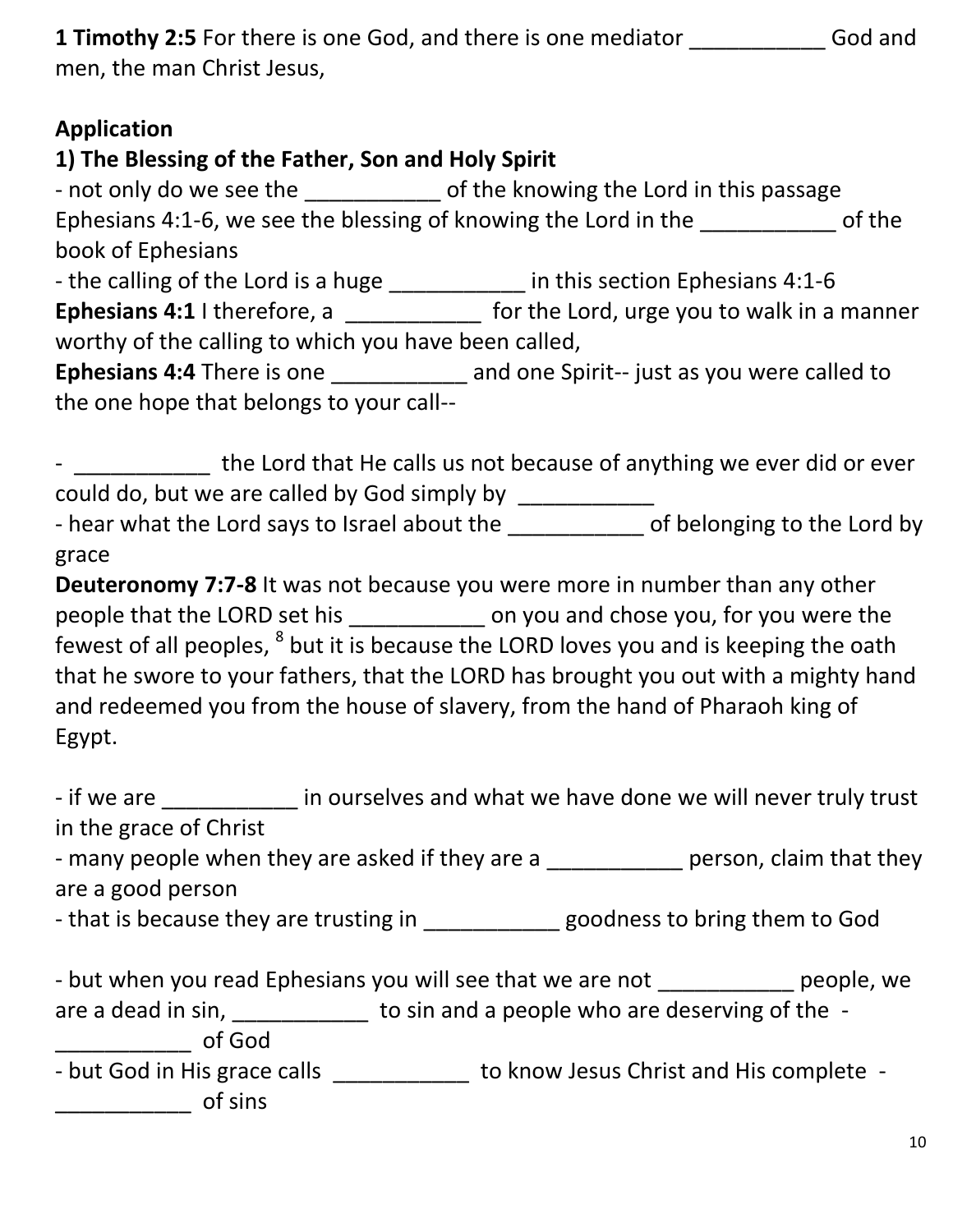| - God in His grace chooses people who are _____________ and they are adopted into                                                                                                                                              |  |
|--------------------------------------------------------------------------------------------------------------------------------------------------------------------------------------------------------------------------------|--|
| - God in His grace predestines a people so that they can have this blessed -<br>______________________ of eternal life                                                                                                         |  |
| - if you know Jesus Christ these truths are your ____________                                                                                                                                                                  |  |
| - ______________trusting in yourself and do not stew over your sin, _____________Christ                                                                                                                                        |  |
| and His grace alone                                                                                                                                                                                                            |  |
| - if you are ________________ Jesus Christ you need to know that there is one Holy Spirit,                                                                                                                                     |  |
| one hope, one Lord Jesus Christ, one faith in Jesus Christ, one ___________ in the                                                                                                                                             |  |
| name of the Father, Son and Holy Spirit and one ____________ the Father                                                                                                                                                        |  |
| - there are not multiple ____________ to God to know God                                                                                                                                                                       |  |
|                                                                                                                                                                                                                                |  |
| - you can _____________ experience God and know God through _____________ Christ                                                                                                                                               |  |
| - you can only escape the judgment of God through _______________ Christ                                                                                                                                                       |  |
| - 1997 - 1997 in the Lord Jesus Christ alone because there is only one Lord                                                                                                                                                    |  |
| - no longer trust yourself and what you have done, ____________ and forsake your sin                                                                                                                                           |  |
| and trust ___________________ Christ                                                                                                                                                                                           |  |
|                                                                                                                                                                                                                                |  |
| 2) Commit to Your Local Church                                                                                                                                                                                                 |  |
| - this passage and the rest of the book of Ephesians _______________ you to commit                                                                                                                                             |  |
| yourself to a ______________ church                                                                                                                                                                                            |  |
| - if you _____________ the book of Ephesians you cannot even understand this book                                                                                                                                              |  |
| unless you embrace the Biblical truth that you must be ___________ to a local church                                                                                                                                           |  |
| and the contract of the contract of the contract of the contract of the contract of the contract of the contract of the contract of the contract of the contract of the contract of the contract of the contract of the contra |  |

- because we cannot **with one another in love or maintain the -**

\_\_\_\_\_\_\_\_\_\_\_ of the Spirit without being committed to a local church

- just look at what follows this passage concerning the **the contact of the Holy Spirit** giving to the church **Ephesians 4:11-12** And he gave the apostles, the prophets, the evangelists, the shepherds and teachers,  $12$  to \_\_\_\_\_\_\_\_\_\_\_\_\_ the saints for the work of ministry, for building up the body of Christ,

- the Holy Spirit \_\_\_\_\_\_\_\_\_\_\_\_\_ leaders to the church and they are to equip the saints for the work of \_\_\_\_\_\_\_\_\_\_\_\_